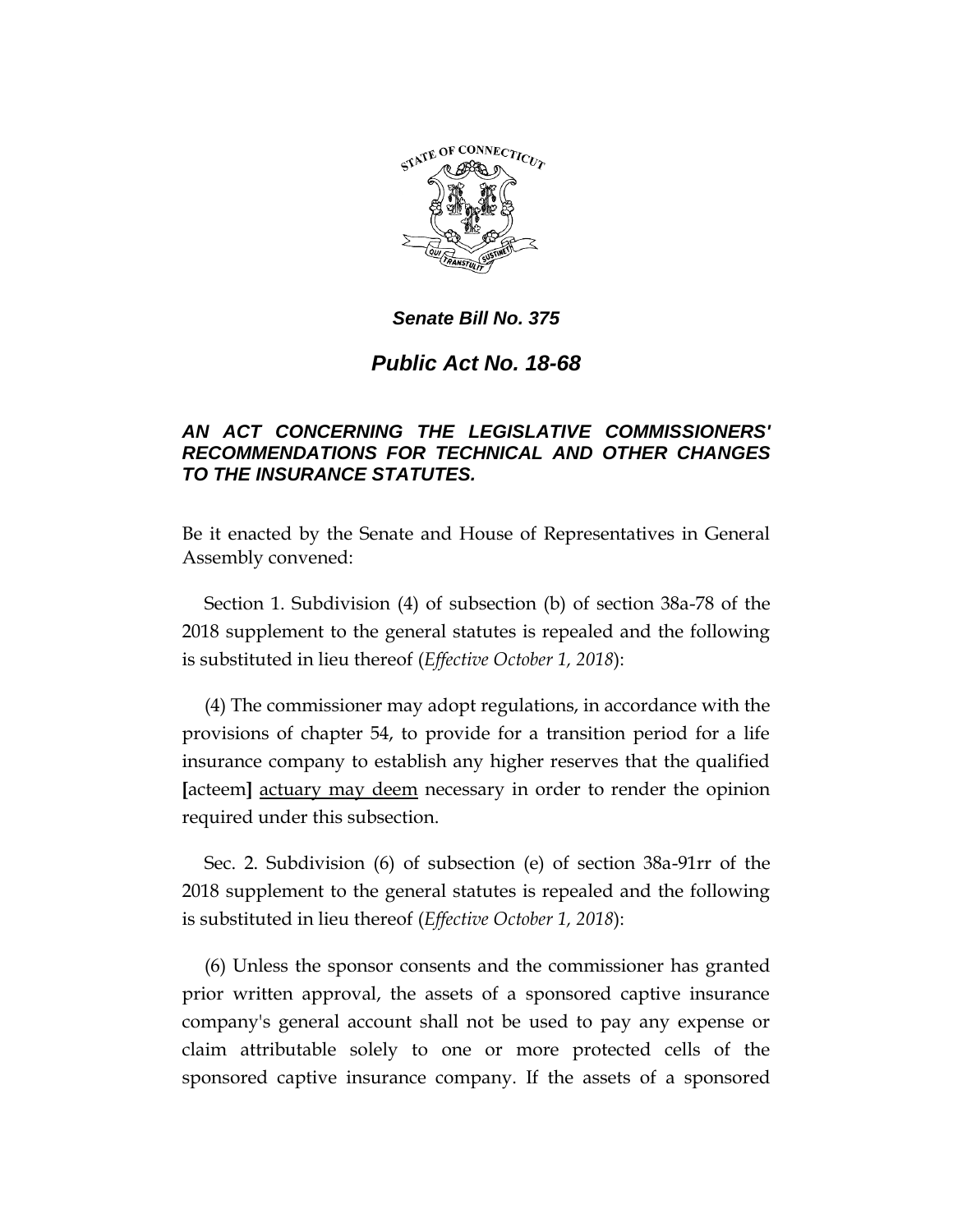captive insurance company's general account are used to pay expenses or claims attributable solely to one or more of the company's protected cells, the sponsor shall not be required to contribute additional capital and surplus to the company's general account. Notwithstanding any provision of this subdivision, the sponsor **[**must**]** shall satisfy the minimum capital and surplus requirements applicable to such sponsor in order to maintain its license; and

Sec. 3. Subsection (b) of section 38a-182 of the 2018 supplement to the general statutes is repealed and the following is substituted in lieu thereof (*Effective October 1, 2018*):

(b) Each such agreement shall contain the following provisions: (1) Name and address of the health care center; (2) eligibility requirements; (3) a statement of copayments, deductibles or other outof-pocket expenses payment payable by the subscriber; (4) a statement of the nature of the health care services or benefits to be furnished and the period during which they will be furnished, and, if there are any services or benefits to be excepted, a detailed statement of such exceptions, provided **[**that**]** such services or benefits to be furnished conform at a minimum to the requirements of the Federal Health Maintenance Organization Act; (5) a statement of terms and conditions upon which the agreement may be cancelled or otherwise terminated at the option of either party; (6) claims procedures; (7) enrollee grievance procedures; (8) continuation of coverage; (9) conversion; (10) extension of benefits, if any; (11) subrogation, if any; (12) description of the service area, out-of-area benefits and services, if any; (13) a statement of the amount payable to the health care center by the subscriber and by others on **[**his**]** the subscriber's behalf and the manner in which such amount is payable; (14) a statement that the agreement includes the endorsement thereon and attached papers, if any, and contains the entire agreement; (15) a statement that no statement by the subscriber in **[**his**]** the subscriber's application for an

*Public Act No. 18-68 2 of 10*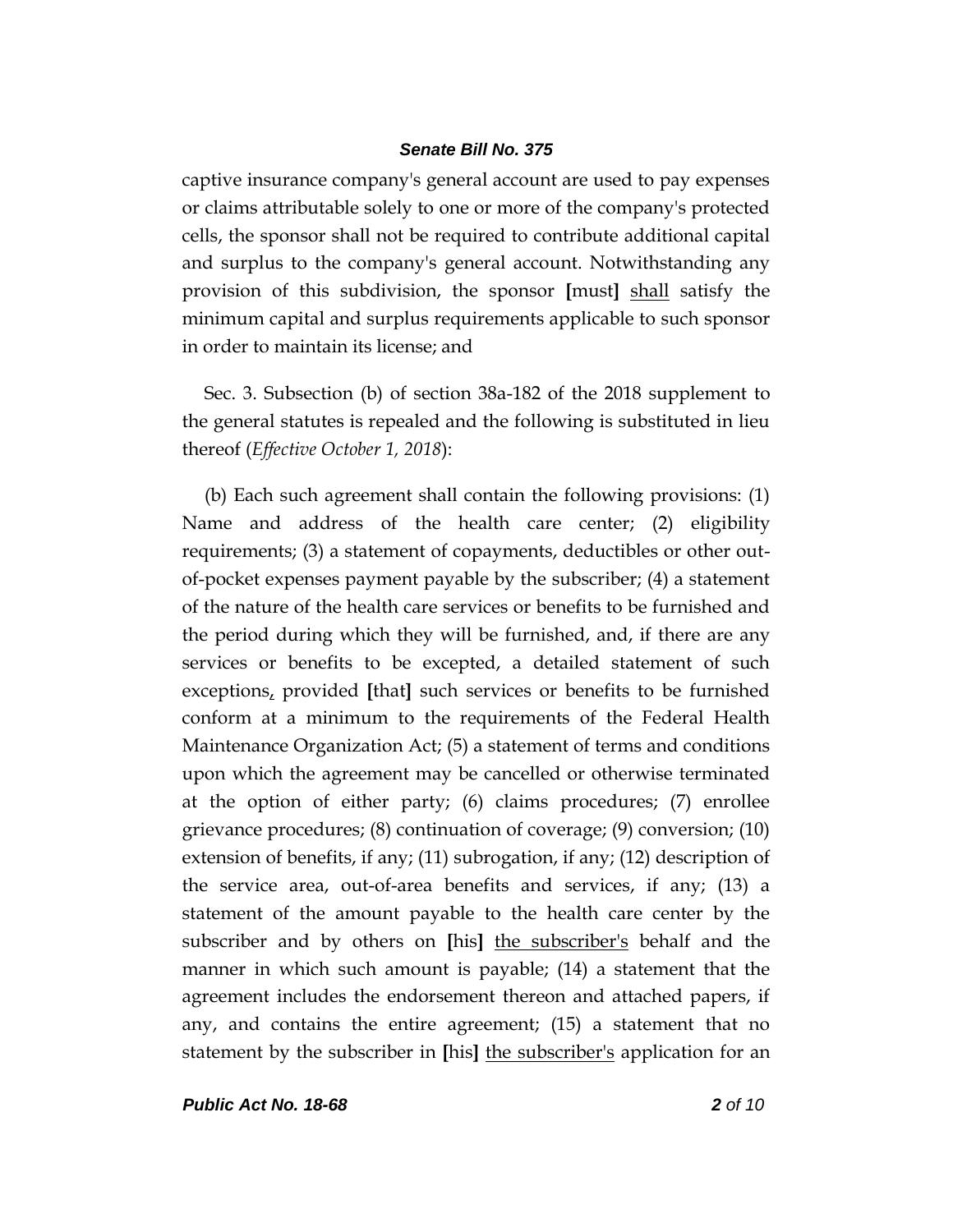agreement shall void the agreement or be used in any legal proceeding thereunder, unless such application or an exact copy thereof is included in or attached to such agreement; and (16) a statement of the period of grace which will be allowed the subscriber for making any payment due under the agreement, which period shall not be less than ten days.

Sec. 4. Subsection (b) of section 38a-188 of the 2018 supplement to the general statutes is repealed and the following is substituted in lieu thereof (*Effective October 1, 2018*):

(b) The commissioner may adopt regulations, in accordance with chapter 54, stating the circumstances under which the resources of a person that controls a health care center, or operates a health care center as a line of business, will be considered in evaluating the financial condition of a health care center. Such regulations, if adopted, shall require as a condition to the consideration of the resources of such person that controls a health care center, or operates a health care center as a line of business, to provide satisfactory assurances to the commissioner that such person will assume the financial obligations of the health care center. During the period prior to the effective date of regulations issued under this section, the commissioner shall, upon request, consider the resources of a person that controls a health care center, or operates a health care center as a line of business, if the commissioner receives satisfactory assurances from such person that it will assume the financial obligations of the health care center and determines that such person meets such other requirements as the commissioner determines are necessary.

Sec. 5. Subdivision (2) of subsection (c) of section 38a-395 of the 2018 supplement to the general statutes is repealed and the following is substituted in lieu thereof (*Effective October 1, 2018*):

(2) Details about the injury or loss, including: (A) The date of the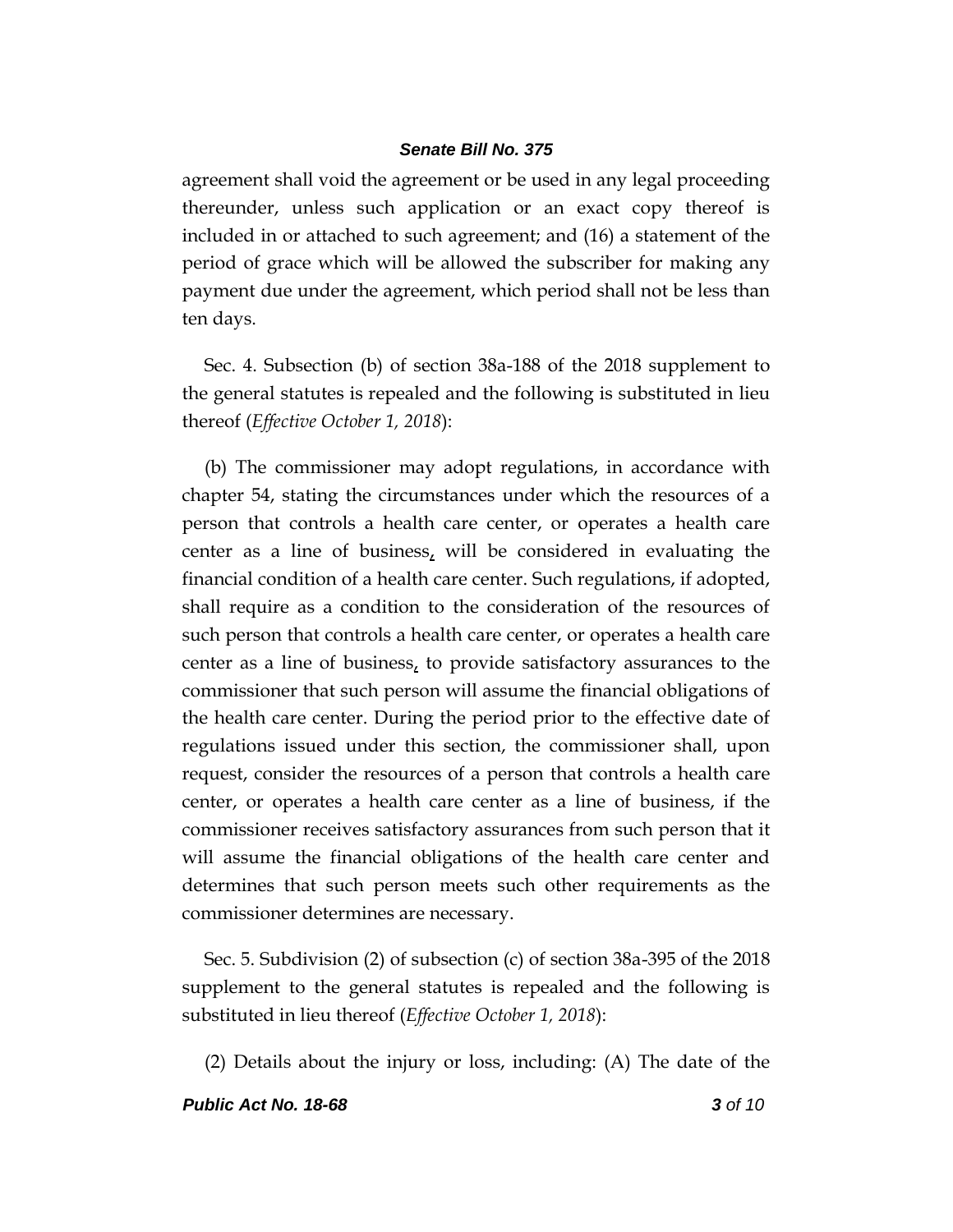injury or loss that was the basis of the claim; (B) the date the injury or loss was reported to the insurer; (C) the name of the institution or location at which the injury or loss occurred; (D) the type of injury or loss, including a severity of injury rating that corresponds with the severity of injury scale that the Insurance Commissioner shall establish based on the severity of injury scale developed by the National Association of Insurance Commissioners; and (E) the name, age and gender of any injured person covered by the claim. Any individually identifiable health information, as defined in 45 CFR 160.103, as amended from time to time, **[**amended,**]** submitted pursuant to this subdivision shall be confidential. The reporting of the information is required by law. If necessary to comply with federal privacy laws, including the Health Insurance Portability and Accountability Act of 1996, **[**(P.L. 104-191) (HIPAA), as from time to time amended,**]** P.L. 104- 191, as amended from time to time, the insured shall arrange with the insurer to release the required information.

Sec. 6. Subdivision (4) of subsection (d) of section 38a-395 of the 2018 supplement to the general statutes is repealed and the following is substituted in lieu thereof (*Effective October 1, 2018*):

(4) Not later than June 30, 2018, and annually thereafter, the commissioner shall submit the annual report to the joint standing committee of the General Assembly having cognizance of matters relating to insurance in accordance with section 11-4a. The commissioner shall also (A) make the report available to the public, (B) post the report on its Internet web site, and  $(C)$  provide public access to the contents of the electronic database after the commissioner establishes that the names and other individually identifiable information about the claimant and practitioner have been removed.

Sec. 7. Subparagraph (A) of subdivision (1) of subsection (b) of section 38a-398 of the 2018 supplement to the general statutes is repealed and the following is substituted in lieu thereof (*Effective*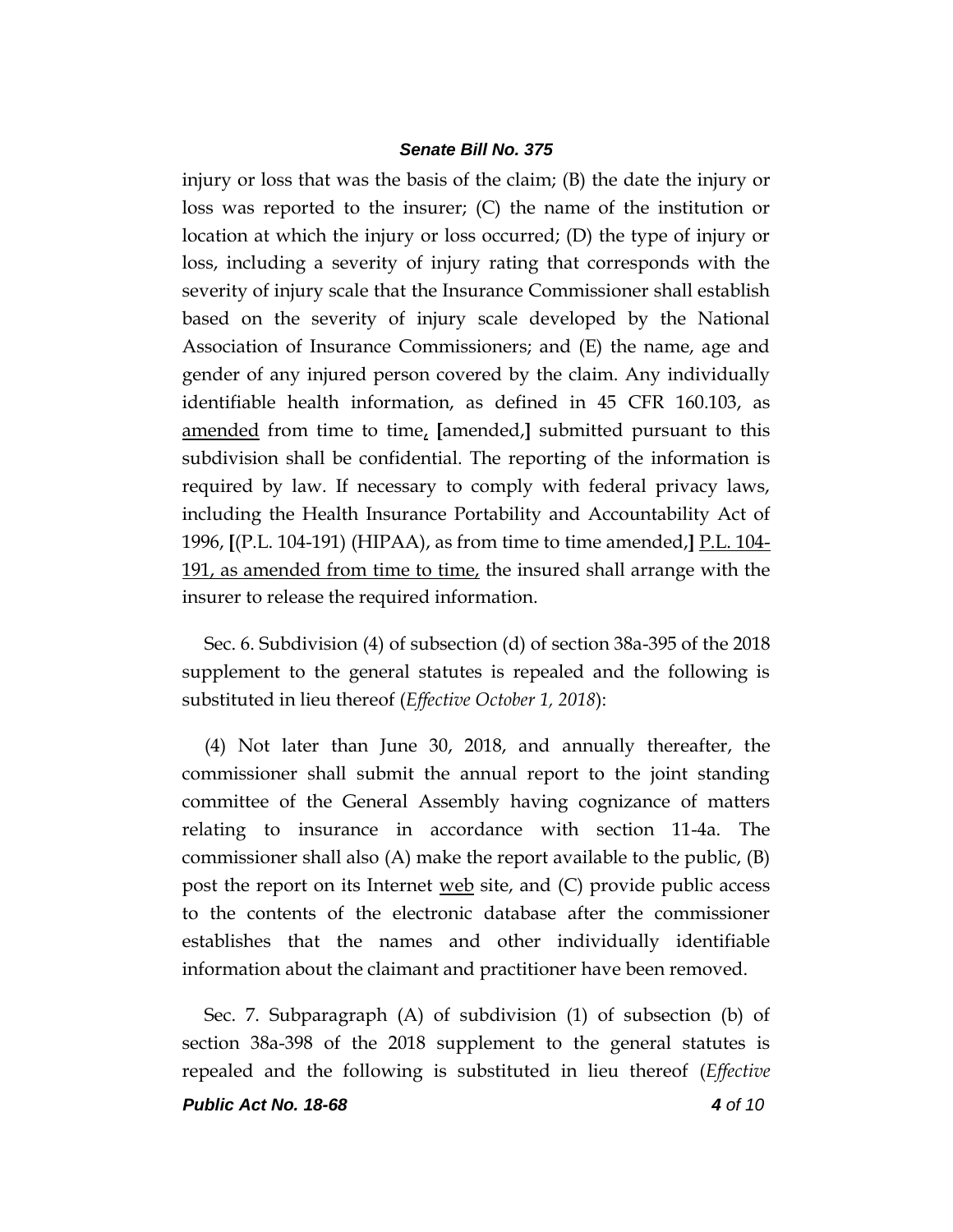*October 1, 2018*):

(b) (1) (A) Any individual or business entity that wishes to act as a limited lines travel insurance producer in this state may apply to the Insurance Commissioner for authorization to act as a limited lines travel insurance producer and to sell, solicit or negotiate travel insurance through an insurance company licensed or authorized to do business in this state. Such application shall be submitted on such form and in such manner as prescribed by the commissioner and shall be accompanied by the fee required under section 38a-11. The commissioner shall not approve such application unless (i) the applicant has paid all applicable filing and licensing fees required under **[**this section and**]** this title, and (ii) for an applicant that is a business entity, the employee designated pursuant to subparagraph (A) of subdivision (3) of this subsection and the president, secretary, treasurer and any other officer or individual who directs or controls the insurance operations of the applicant has complied with any fingerprinting requirements applicable to insurance producers in the resident state of the applicant.

Sec. 8. Subsection (b) of section 38a-457 of the general statutes is repealed and the following is substituted in lieu thereof (*Effective October 1, 2018*):

(b) On and after October 1, 1990, any life insurance company or fraternal **[**benefits**]** benefit society doing business in this state may issue accelerated benefits life insurance policies, as described in this section, and certificates, riders or endorsements to existing life insurance policies that provide accelerated benefits, as described in this section.

Sec. 9. Subdivisions (3) and (4) of section 38a-479aaa of the general statutes are repealed and the following is substituted in lieu thereof (*Effective October 1, 2018*):

#### *Public Act No. 18-68 5 of 10*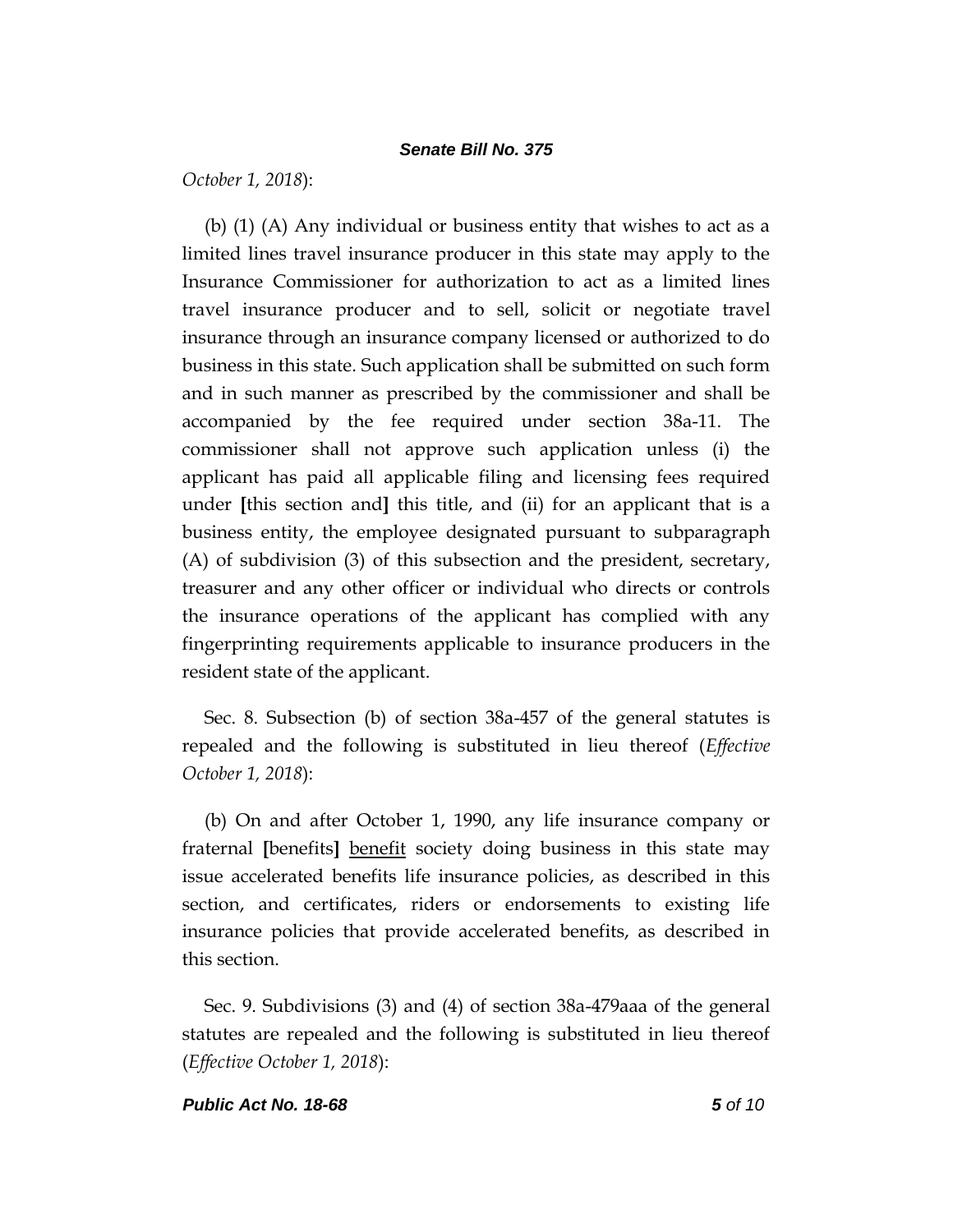(3) "Drug" **[**means drug, as defined**]** has the same meaning as provided in section 21a-92;

(4) "Person" **[**means person, as defined**]** has the same meaning as provided in section 38a-1;

Sec. 10. Subdivision (7) of subsection (e) of section 38a-488a of the 2018 supplement to the general statutes is repealed and the following is substituted in lieu thereof (*Effective October 1, 2018*):

(7) An advanced practice registered nurse licensed under the provisions of chapter 378.

Sec. 11. Subsection (b) of section 38a-490a of the general statutes is repealed and the following is substituted in lieu thereof (*Effective October 1, 2018*):

(b) No such policy shall impose a coinsurance, copayment, deductible or other out-of-pocket expense for such services, except that a high deductible **[**health**]** plan, as that term is used in subsection (f) of section 38a-493, shall not be subject to the deductible limits set forth in this section.

Sec. 12. Subdivision (2) of subsection (b) of section 38a-492k of the general statutes is repealed and the following is substituted in lieu thereof (*Effective October 1, 2018*):

(2) A coinsurance, copayment, deductible or other out-of-pocket expense for any additional colonoscopy ordered in a policy year by a physician for an insured. The provisions of this subdivision shall not apply to a high deductible **[**health**]** plan as that term is used in subsection (f) of section 38a-493.

Sec. 13. Subsection (b) of section 38a-492o of the general statutes is repealed and the following is substituted in lieu thereof (*Effective*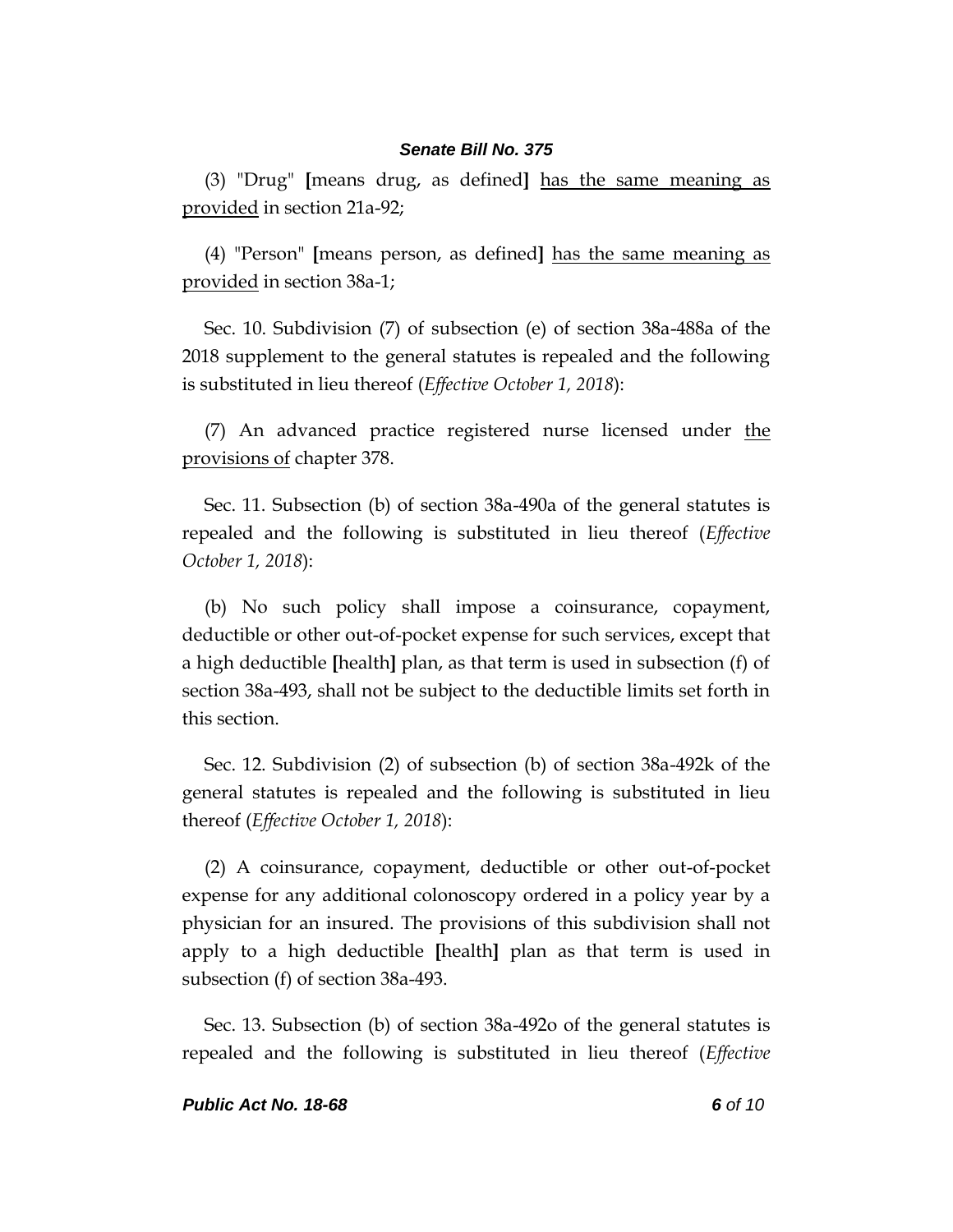*October 1, 2018*):

(b) No such policy shall impose a coinsurance, copayment, deductible or other out-of-pocket expense for such testing in excess of twenty per cent of the cost for such testing per year. The provisions of this subsection shall not apply to a high deductible **[**health**]** plan as that term is used in subsection (f) of section 38a-493.

Sec. 14. Subsection (c) of section 38a-511 of the general statutes is repealed and the following is substituted in lieu thereof (*Effective October 1, 2018*):

(c) The provisions of subsections (a) and (b) of this section shall not apply to a high deductible **[**health**]** plan as that term is used in subsection (f) of section 38a-493.

Sec. 15. Subdivision (7) of subsection (e) of section 38a-514 of the 2018 supplement to the general statutes is repealed and the following is substituted in lieu thereof (*Effective October 1, 2018*):

(7) An advanced practice registered nurse licensed under the provisions of chapter 378.

Sec. 16. Subsection (b) of section 38a-516a of the general statutes is repealed and the following is substituted in lieu thereof (*Effective October 1, 2018*):

(b) No such policy shall impose a coinsurance, copayment, deductible or other out-of-pocket expense for such services, except that a high deductible **[**health**]** plan, as that term is used in subsection (f) of section 38a-520, shall not be subject to the deductible limits set forth in this section.

Sec. 17. Subdivision (2) of subsection (b) of section 38a-518k of the general statutes is repealed and the following is substituted in lieu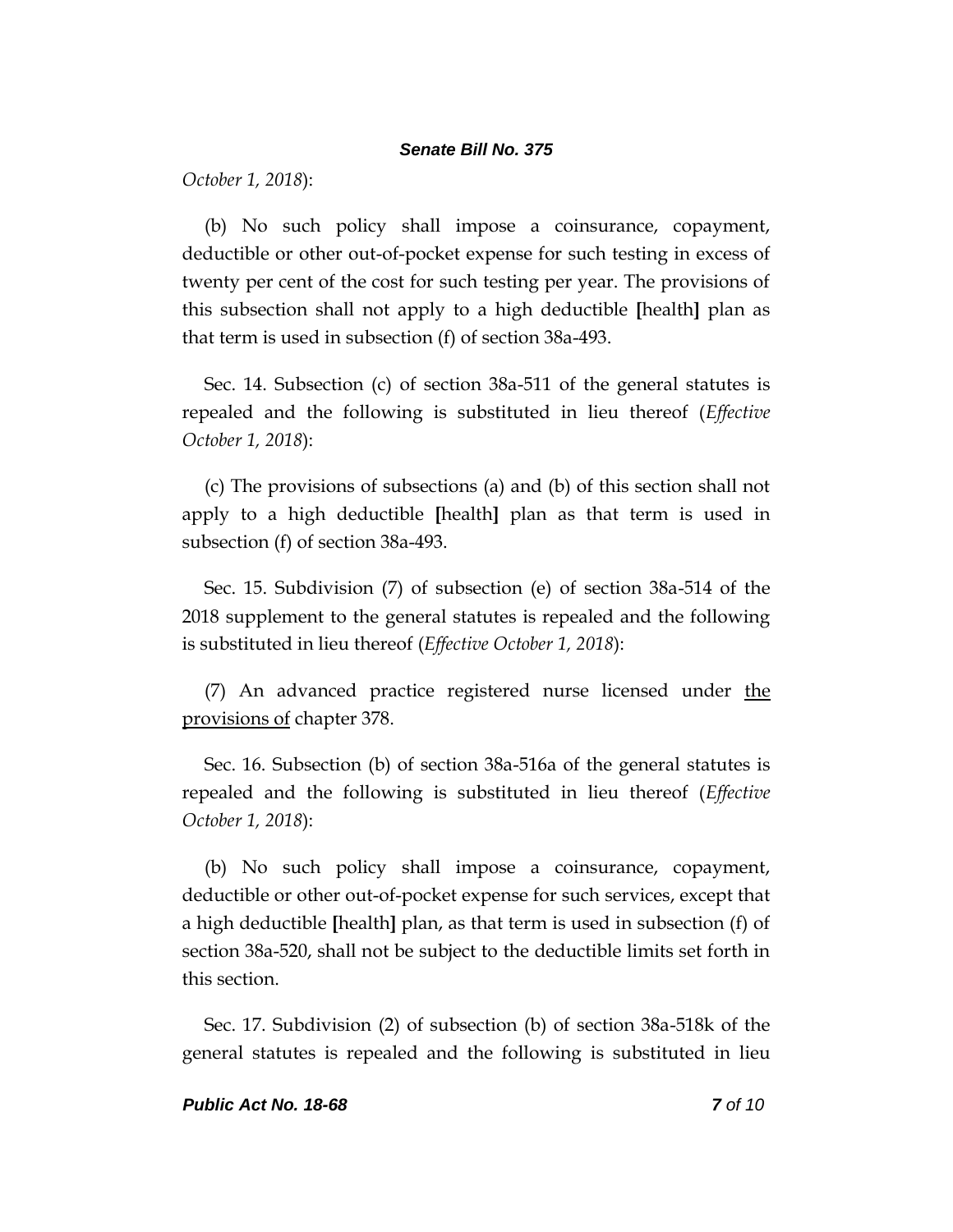thereof (*Effective October 1, 2018*):

(2) A coinsurance, copayment, deductible or other out-of-pocket expense for any additional colonoscopy ordered in a policy year by a physician for an insured. The provisions of this subdivision shall not apply to a high deductible **[**health**]** plan as that term is used in subsection (f) of section 38a-520.

Sec. 18. Subsection (b) of section 38a-518o of the general statutes is repealed and the following is substituted in lieu thereof (*Effective October 1, 2018*):

(b) No such policy shall impose a coinsurance, copayment, deductible or other out-of-pocket expense for such testing in excess of twenty per cent of the cost for such testing per year. The provisions of this subsection shall not apply to a high deductible **[**health**]** plan as that term is used in subsection (f) of section 38a-520.

Sec. 19. Subsection (c) of section 38a-550 of the general statutes is repealed and the following is substituted in lieu thereof (*Effective October 1, 2018*):

(c) The provisions of subsections (a) and (b) of this section shall not apply to a high deductible **[**health**]** plan as that term is used in subsection (f) of section 38a-520.

Sec. 20. Subdivision (2) of subsection (c) of section 38a-591f of the general statutes is repealed and the following is substituted in lieu thereof (*Effective October 1, 2018*):

(2) If the health carrier is unable to comply with the time period specified in subdivision (1) of this subsection due to circumstances beyond the health carrier's control, the time period may be extended by the health carrier for up to ten business days, provided **[**that**]** on or before the twentieth business day after the health carrier received the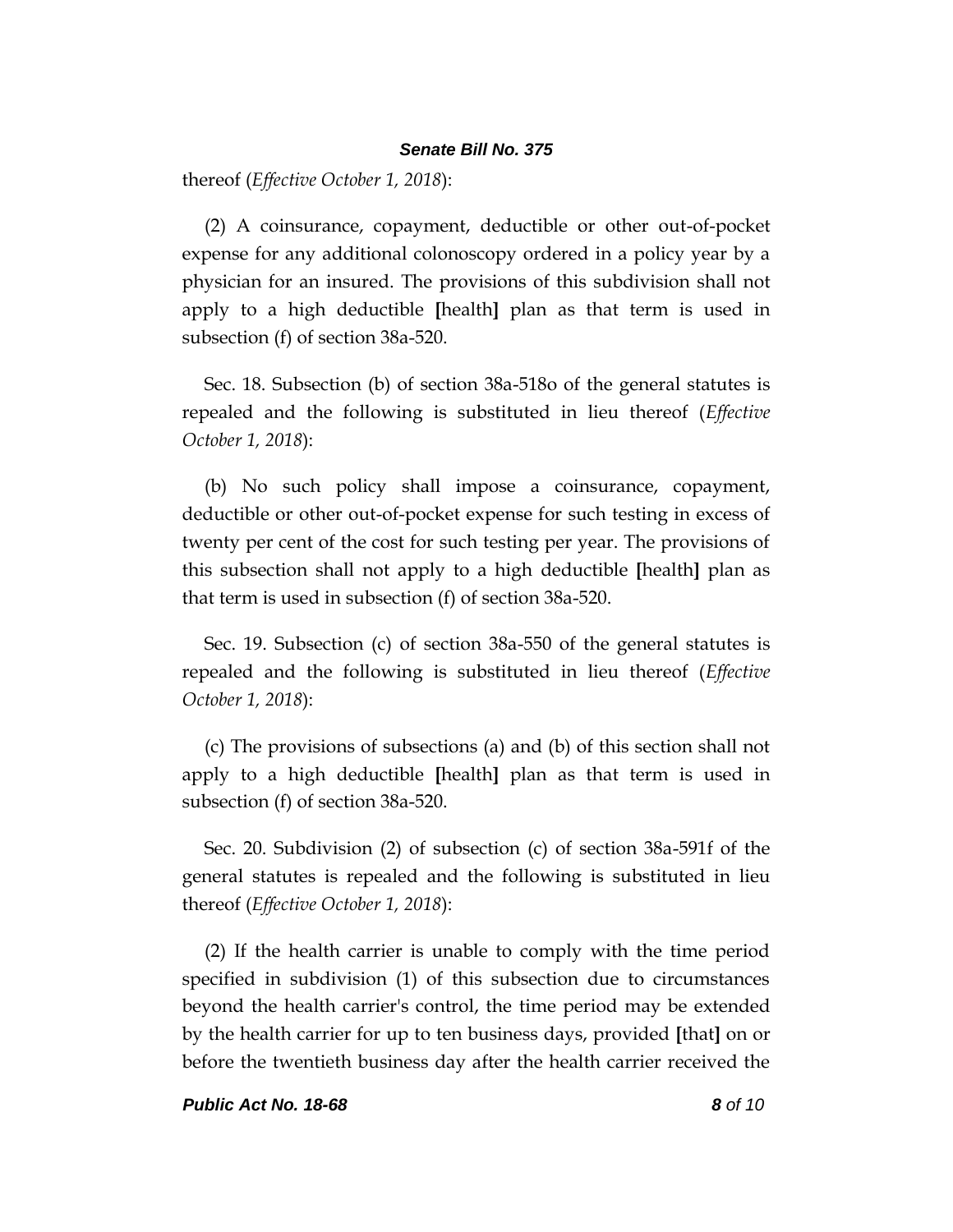grievance, the health carrier provides written notice to the covered person and, if applicable, the covered person's authorized representative of the extension and the reasons for the delay.

Sec. 21. Subsection (f) of section 38a-720j of the 2018 supplement to the general statutes is repealed and the following is substituted in lieu thereof (*Effective October 1, 2018*):

(f) Any license issued to a third-party administrator shall be in force until September thirtieth of each year, unless sooner revoked or suspended as provided in this section. The license may be renewed, at the discretion of the commissioner, upon payment of the fee specified in section 38a-11 **[**,**]** and submission of the renewal filing under section 38a-720*l*.

Sec. 22. Subsection (j) of section 38a-930 of the 2018 supplement to the general statutes is repealed and the following is substituted in lieu thereof (*Effective October 1, 2018*):

(j) If an insurer, **[**shall,**]** directly or indirectly, within four months before the filing of a successful petition for liquidation under sections 38a-903 to 38a-961, inclusive, or at any time in contemplation of a proceeding to liquidate it, **[**pay**]** pays money or **[**transfer**]** transfers property to an attorney-at-law for services rendered or to be rendered, the transaction may be examined by the court on its own motion or shall be examined by the court on petition of the liquidator and shall be held valid only to the extent of a reasonable amount to be determined by the court, and the excess may be recovered by the liquidator for the benefit of the estate, provided **[**that where**]** if the attorney is in a position of influence in the insurer or an affiliate thereof payment of any money or the transfer of any property to the attorney-at-law for services rendered or to be rendered shall be governed by the provisions of subdivision (2) of subsection (a) of this section.